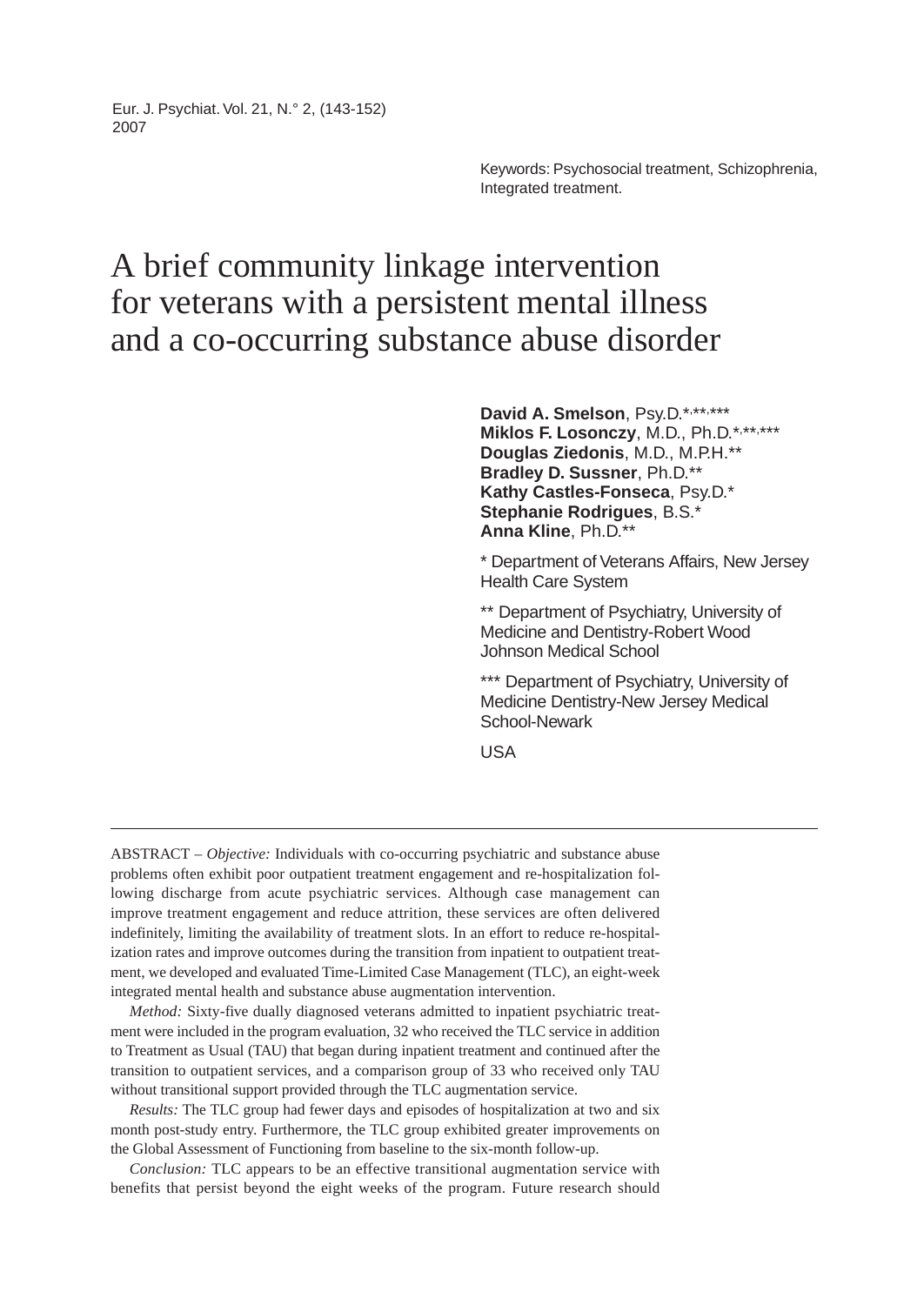include a larger and more rigorously controlled trial to confirm the efficacy and unique contributions of the intervention

Received 24 June 2006 Accepted 16 January 2007

## **Background and Objectives**

Individuals with co-occurring mental illness and substance abuse problem are often non-adherent with treatment and have difficulty engaging in outpatient care. Studies have reported attrition rates of up to 36% during the transition from inpatient to outpatient treatment<sup>1</sup>. Dropout rates following the initiation of treatment are as alarmingly high and often above 70%, which compromised the success of the sophisticated integrated therapies that have been developed to meet the unique needs of the individuals with a cooccurring disorder<sup>2,3</sup>. Case management augmentation interventions have been used to assist with engaging this population in integrated co-occurring disorders treatment programs, but tend to be based on long-term case management models that often leave mental health systems with far fewer available treatment slots than needed $4,5$ .

In response to the large demand for case management services, the field has recently begun to examine time-limited interventions that specifically target vulnerable periods during recovery from psychiatric and substance abuse problems. Several of these new approaches have the potential to reduce the cost and use of acute services, to improve psychosocial and substance abuse outcomes, and to increase linkages with primary care providers6,7. It appears that the critical element to successful outcomes for time-limited case management interventions is the connection to community-based treatment services, rather than indefinite case management services<sup>8</sup>.

Recognizing that the transition from inpatient psychiatric care to outpatient treatment is often a vulnerable period for people with co-occurring disorders, we developed and evaluated "Time-Limited Case Management" (TLC), an eight-week linkage intervention that combines short-term case management, integrated substance abuse and mental health treatment, and peer support. The TLC approach is consistent with the recommendations included in the Substance Abuse and Mental Health Services Administration (SAMHSA) 2002 report to Congress<sup>9</sup> and the President's New Freedom Commission on Mental Health report<sup>10</sup>, both of which are critical reports in the United States aimed at improving the fragmented health care system; these reports highlight the need for integrated and coordinated dual diagnosis services. This paper describes the eight-week approach and reports on a preliminary evaluation of its effectiveness.

# **Methods**

## **Subjects**

Sixty-five individuals with co-occurring mental illness and substance abuse disorders treated on the Acute Psychiatry unit of the Department of Veterans Affairs New Jer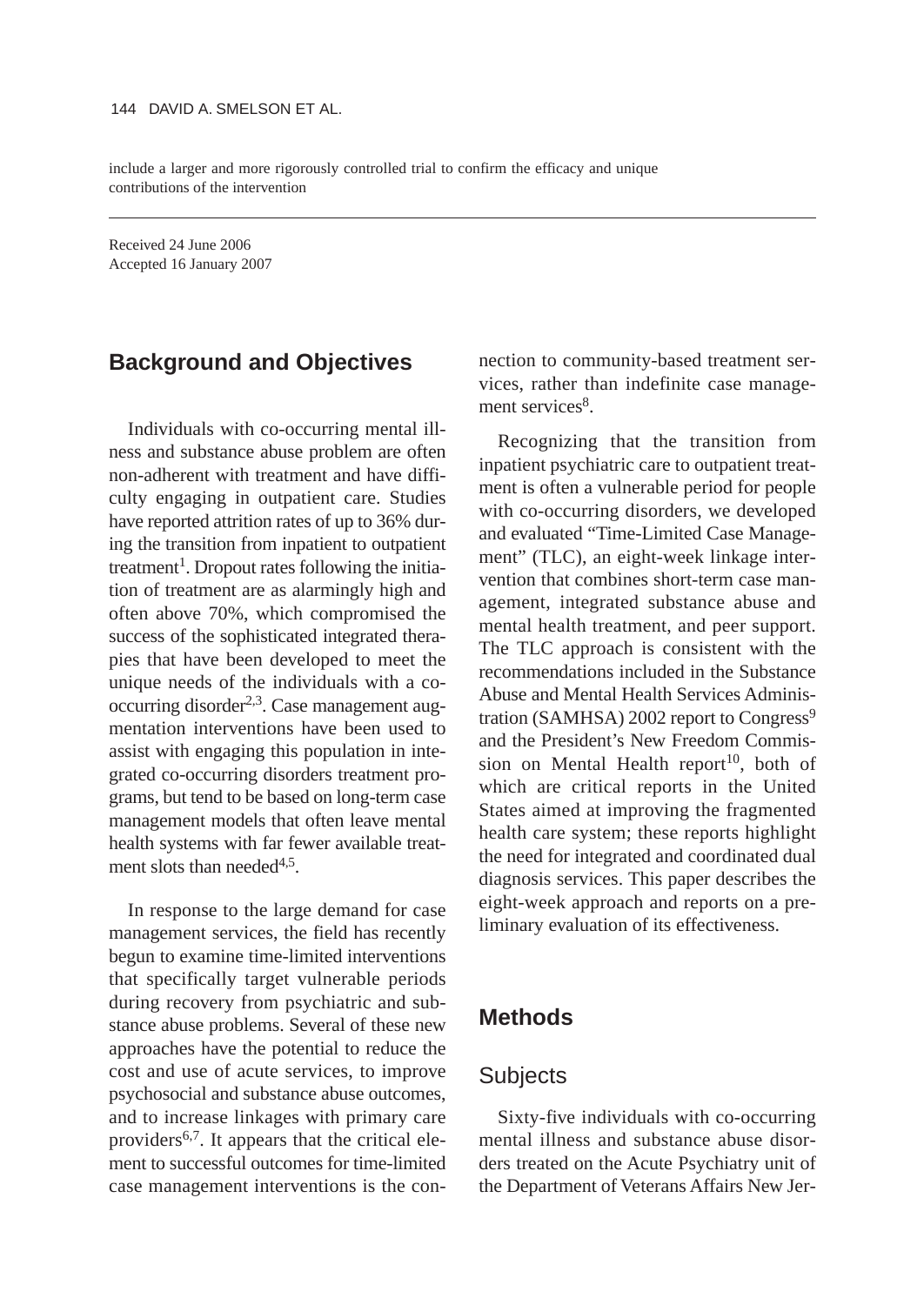sey Health Care System were included in the project. Thirty-two individuals received the TLC augmentation intervention in addition to treatment as usual (TAU) that consisted of treatment on the Acute Psychiatry unit and a referral for intensive outpatient mental health and substance abuse treatment. A comparison group of thirty-three individuals received only TAU. All of the individuals included in this trial were diagnosed by a doctoral level clinical psychologist (KCF). Subjects for both groups were included if they<sup>1</sup>: met DSM-IV diagnostic criteria for schizophrenia, schizoaffective disorder, bipolar I disorder or major depressive disorder, and co-occurring substance dependence2; had a permanent or transitional residence<sup>11</sup>; were willing and able to use public transportation. Subjects were excluded from the study if they met any of the following criteria:<sup>1</sup> did not have a chronic mental illness as described above, including substance-induced psychiatric disorder<sup>2</sup>; were homeless; or<sup>11</sup> had significant medical problems that prevented ambulation.

Because the primary objective of the project was to develop a new treatment intervention, resources were only available to conduct a modest program evaluation rather than a rigorous, randomized controlled research study. Therefore, we used a naturalistic design that included a non-randomized convenience sample who did not sign an informed consent. We later received Institutional Review Board approval to extract demographic, service utilization, and clinical outcome data from the entire sample and to publish the findings.

## Treatment as Usual (TAU)

All subjects in both groups received TAU on the inpatient psychiatric unit followed by a referral to outpatient treatment. Both the inpatient and outpatient programs of the VA New Jersey Health Care System offer psychoeducational skills training, medication management and relapse prevention approaches. Treatment services are primarily delivered in a group format, although patients also participate in individual therapy sessions as needed on the inpatient unit and several times a month during outpatient treatment. The average length of stay on the inpatient psychiatric unit in the fiscal year that the TLC program was developed and evaluated was 13 days. Veterans enrolled in outpatient care are generally in attendance for three days per week for approximately one year.

# **TI C Treatment**

The TLC augmentation intervention consisted of a comprehensive and integrated set of treatment approaches that include a modified version of Dual Recovery Therapy (DRT), Critical Time Intervention case management (CTI), and peer support, which are discussed below, to meet the diverse needs of patients with co-morbid psychiatric and substance abuse problems. The TLC approach was designed to augment standard inpatient and outpatient treatment. In an effort to increase continuity of care across settings, TLC was delivered for 2 weeks during the patient's stay in Acute Psychiatry and for 6 weeks after their transition to outpatient care. A more detailed description of each component of the intervention is included in Figure 1. Because of the structured and concrete nature of the TLC services, Bachelor's and Master's level clinicians deliver the DRT and CTI interventions with trained consumers doing the peer support. A Doctoral level psychologists performed the diagnostic assessments and assist with the care coordination across inpatient and outpatient treatment.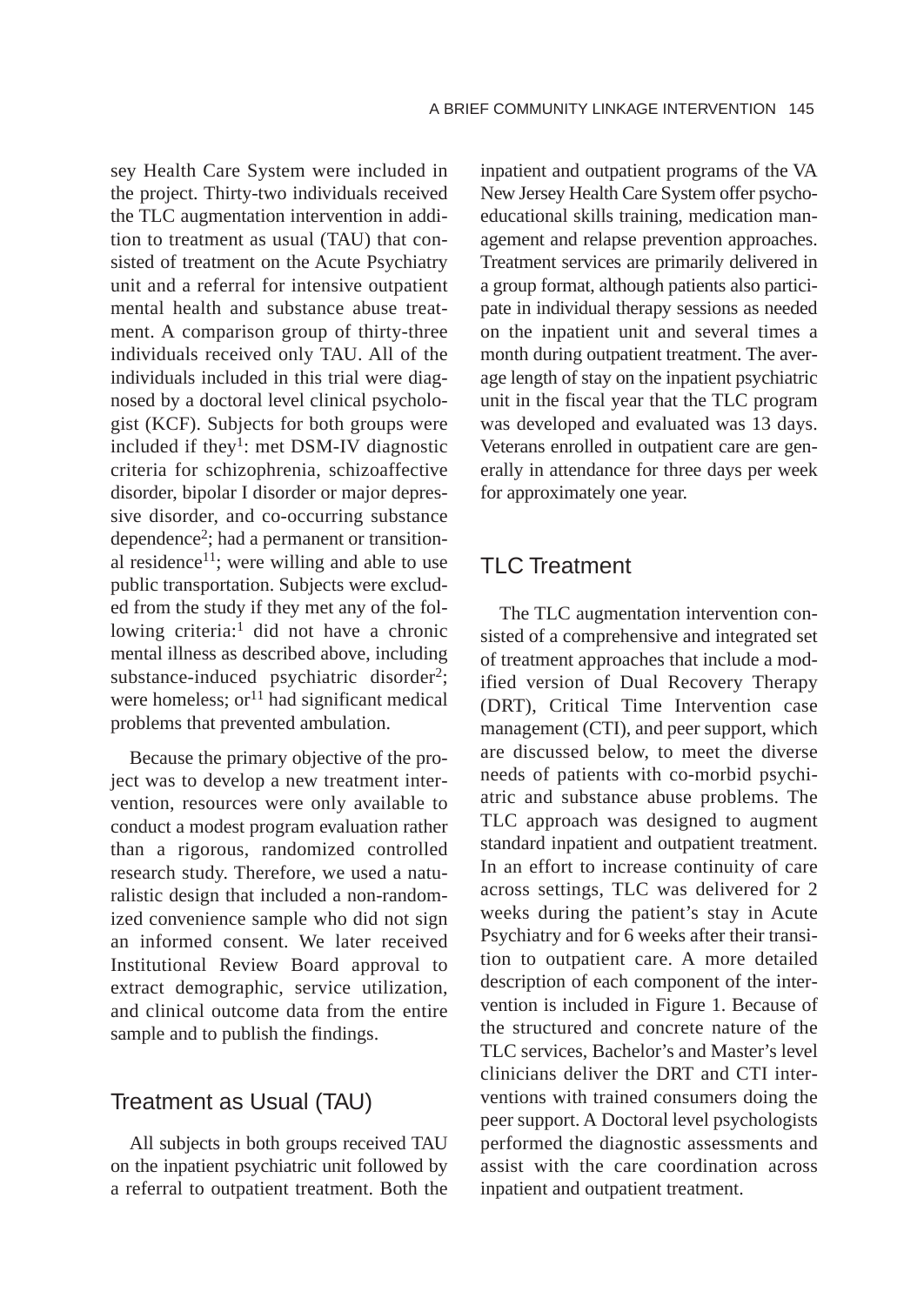| Psychiatric Evaluation and Follow-<br>· Review of relapse prevention skills<br>DRT Week 8: Overview/Summary<br>• Assertive outreach only as needed<br>CTI: Transfer of Care Continued<br>issues to insure smooth transition<br>· Establishment of long-term goals<br>of Addiction Management Skills<br>Management of transfer of care<br>Peer Support Group<br>2 sessions<br>å                                                                                                              | Week 8<br>Week 7                       | DRT Week 7: Overview/Summary of<br>Assertive outreach only as needed to<br>substance abuse triggers and craving<br>linkages established and fine-tuned<br>Mental Health Management Skills<br>promote independence and self-<br>· Introduction and application of<br>• 2 sessions- Self-monitoring of<br>techniques through role plays<br>• Long-term community-based<br>cognitive-behavioral therapy<br>CTI: Transfer of Care<br>Peer Support Group<br>efficacy<br>levels |
|---------------------------------------------------------------------------------------------------------------------------------------------------------------------------------------------------------------------------------------------------------------------------------------------------------------------------------------------------------------------------------------------------------------------------------------------------------------------------------------------|----------------------------------------|---------------------------------------------------------------------------------------------------------------------------------------------------------------------------------------------------------------------------------------------------------------------------------------------------------------------------------------------------------------------------------------------------------------------------------------------------------------------------|
| Psychiatric Evaluation and Follow-<br>DRT Week 6: Communication and<br>. Role plays used to manage novel<br>• 2 sessions- Self-monitoring of<br>substance abuse triggers and<br>CTI: Try Out Continued<br>Problem-Solving Skills<br>and difficult situations<br>• Money Management<br>Peer Support Group<br>craving levels                                                                                                                                                                  | Week 6<br>Week 5                       | with triggers identified in session<br>training using role plays to cope<br>Assertiveness and social skills<br>DRT Week 5: Managing High<br>• 2 sessions-Self-monitoring of<br>substance abuse triggers and<br>· Family and social support<br>CTI: Try Out Continued<br>Peer Support Group<br><b>Risk Situations</b><br>craving levels                                                                                                                                    |
| attitudes regarding substance use to<br>change plan and/or actively stop<br>· Identification of gaps in support<br>DRT Week 4: Pros and Cons of<br>encourage clients to develop a<br>• 2 sessions-Self-monitoring of<br>substance abuse triggers and<br>· Clarification of beliefs and<br>highlight ambivalence and<br>Using Drugs and Alcohol<br>and additional needs<br>Peer Support Group<br>craving levels<br>CTI: Try Out<br>using                                                     | Week 4<br>Week <sub>3</sub>            | Psychiatric Evaluation and Follow-<br>• Active engagement with systems of<br>CTI: Transition to the Community<br>· Identification of turning points<br>• 2 sessions-Self-monitoring of<br>substance abuse triggers and<br>related to substance use and<br>DRT Week 3: My Story<br>psychiatric difficulties<br>Peer Support Group<br>community support<br>craving levels<br>Continued<br>ភ្ន                                                                               |
| · Identification of triggers and early<br>screening<br>Recovery<br>• Transportation from the hospital<br>· Clarification of steps needed to<br>CTI: Transition to Community<br>after discharge and to the Day<br>• 2 sessions-Self-monitoring of<br>substance abuse triggers and<br>warning signs of relapse<br>· Treatment planning and<br><b>DRT Week 2: Planning</b><br>by a psychiatrist at D.T.<br>Peer Support Group<br><b>Treatment Center</b><br>achieve recovery<br>craving levels | Neek <sub>2</sub><br>Week <sub>1</sub> | · Identification of needed community<br>DRT Week 1: Therapeutic Alliance<br>· Diagnostic assessment, medication<br>• 2 sessions focused on introduction<br>Acute Psychiatry (approximately<br>• Development of individualized<br>stabilization, psychoeducation<br>groups, community meetings<br>services and resources<br>• Introduction to DRT<br>Peer Support Group<br>and orientation<br>treatment plan<br>10 days)                                                   |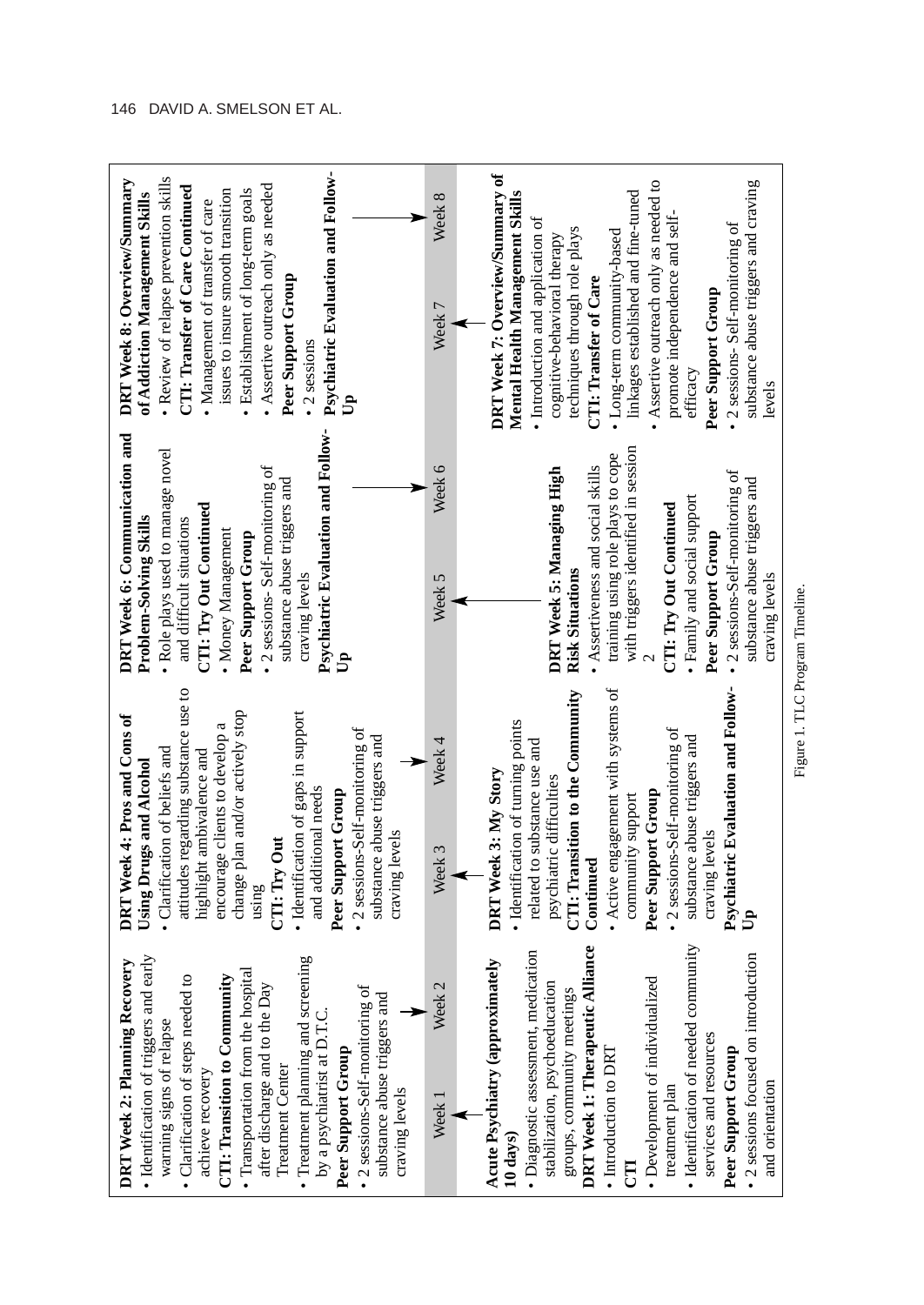#### *Dual Recovery Therapy*

DRT was originally designed as a twentyweek manual-driven approach for treating individuals with co-occurring psychiatric and substance abuse disorders. The intervention blends relapse prevention, social skills training, motivational enhancement therapy, and the "recovery language" of Twelve-Step Therapy<sup>12,13</sup>. In a number of trials, DRT has contributed to significant improvements in psychiatric and substance abuse outcomes and to better treatment adherence<sup>12,14</sup>. The DRT approach was not modified from the original format for the first six weeks of the TLC intervention. This segment of DRT emphasized motivational enhancement techniques that promote treatment engagement and compliance to minimize the recidivism common among people with co-morbid disorders $12,14$ . The remaining two weeks of the eight-week DRT component delivered through TLC is modified from the original format and focused on relapse prevention techniques and psycho-educational skills.

#### *Critical Time Intervention Case Management*

The TLC intervention also included one weekly case management session using the Critical Time Intervention approach<sup>15</sup>. This session involved assertive outreach, crisis intervention, transportation assistance, money management, housing assistance and referrals to community programs. On the inpatient psychiatric unit, the two case management sessions (one shortly after arrival on the unit-when ever possible within 72 hours after admission and one prior to discharge) served to assist with the development of a treatment plan and to prepare the individual for the transition to the community.

#### *Peer Support*

TLC also enlisted Peer Support Specialists who were in recovery from co-occurring

psychiatric and substance abuse disorders to run two one-hour weekly support group during the six-week outpatient phase. Peer support was included in TLC due to the documented benefits of the intervention in improving social functioning, increasing the use of problem-centered coping strategies, increasing treatment compliance, and reducing rates of re-hospitalization among dually diagnosed patients<sup>16,17</sup>. The peer groups were structured and always began with participants self-monitor craving levels and triggers, except for the first week orientation session. The peers, however, played a key role in the orientation to the treatment programs at each level of care and served as mentors and role models to the individuals entering their recovery journey.

#### *Intervention Schedule*

Those in the TLC group received treatment as usual on the inpatient psychiatric unit along with five extra hours of DRT, CTI and Peer Support programming a week. Upon discharge, these individuals received standard outpatient mental health and substance abuse treatment along with two DRT groups, one individual CTI session, and two peer support session each week for six weeks. The same case managers provided TLC services on both the inpatient and outpatient units to foster continuity across levels of care. Case managers were responsible for providing input into treatment plans and for assisting with the execution of the treatment goals during and after the transition from inpatient treatment. Throughout the eight weeks of the program, the TLC case managers functioned as secondary providers to the inpatient and outpatient staffs to reinforce the idea that the purpose of TLC was to assist with the transition from inpatient to outpatient care, not to replace existing services. By emphasizing a supportive, rather than a leading role in patient care, the TLC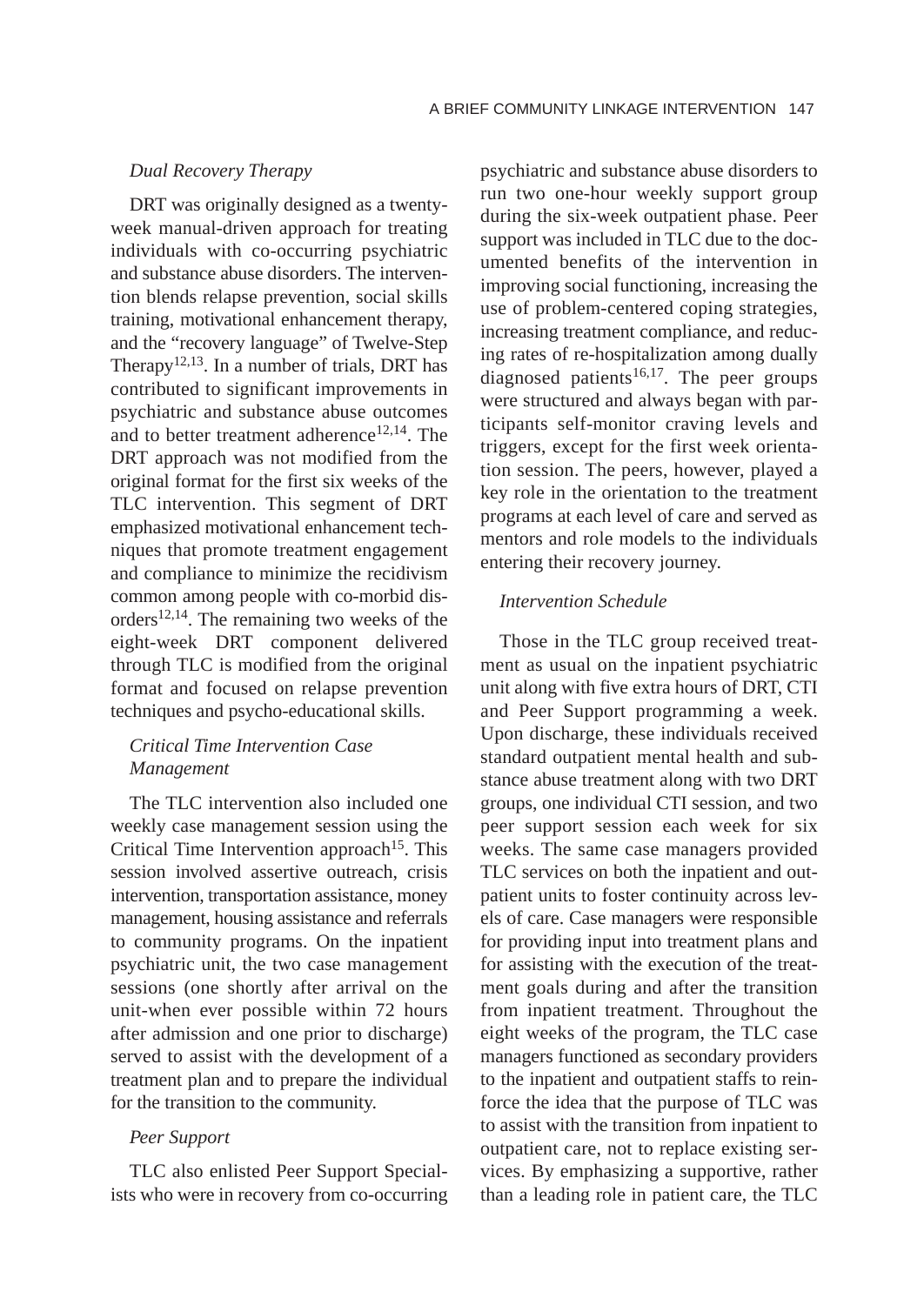program enabled the outpatient staff to easily assume the service coordination responsibilities by the end of the eight-week treatment period.

#### *Assessments*

Assessments were conducted at baseline within approximately seventy-two hours after admission to the inpatient psychiatric unit, and at two months and six months after study entry. Subjects completed the Addiction Severity Index18 to determine drug use and functioning in various life domains (e.g., criminal justice, family/social, employment) during the 30 days prior to the assessment. Because the study had a broad inclusion criteria, patients were also administered the Behavioral and Symptom Identification Scale (BASIS-32), a 32 item self-report questionnaire that has been validated and found reliable in both inpatient and outpatient settings<sup>19</sup>. The BASIS accommodates a variety of diagnostic categories with subscales that assess "relation to self/others," "Depression/Anxiety," Daily Living/Role Functioning," Impulsive/Addictive Behavior," "Psychosis"19. This instrument measures the change in self-reported symptom and problem difficulty over the course of treatment. The Global Assessment of Functioning  $(GAF)^{20}$  was used to measure general psychiatric functioning. The GAF is a widely used instrument that is part of the Diagnostic and Statistical Manual for psychiatric Disorders 4<sup>th</sup> addition and a VA performance measure. Service utilization data was obtained through chart reviews in the VA's electronic medical record system.

#### *Statistical Analyses*

Student's independent samples t-tests were used to measure group baseline differences on age, pre-treatment hospitalization, length of current hospitalization, addiction severity, and psychiatric functioning. Repeated measures ANOVAs were used to compare the groups on days and episodes of hospitalization in the two and six months before and two and six months after study entry. Due to the large difference in the percentage of subjects in the TLC and comparison groups that were available for the two-month poststudy entry assessment period (25.0% vs. 81.8%, respectively), between groups analyses comparing scores on the clinical outcome measures at baseline and at the two-month follow-up were not performed. We were, however, more successful in locating subjects for the six-month followup assessments. This allowed us to perform repeated measures ANOVAs to compare the change in the groups over time on the GAF, the BASIS-32 subscales, and the ASI drug use subscales.

## **Results**

At baseline, there were no significant differences between the TLC and TAU groups in terms of age, substance use in the 30 days prior to the assessment, GAF score and the BASIS-32 subscales (see Table I). Individuals in the treatment group, however, were hospitalized for more days in the two months prior to completing the initial study evaluation.

Post-discharge outcomes indicated that individuals who received the TLC service exhibited greater reductions than the comparison group in the number of hospitalization days in the two months after their current hospitalization compared to the two months before their admission,  $F(1, 58) =$ 12.8,  $p < .01$ . Greater reductions in hospitalization days for the TLC group were also observed for the six months before and six months after their current psychiatric admis-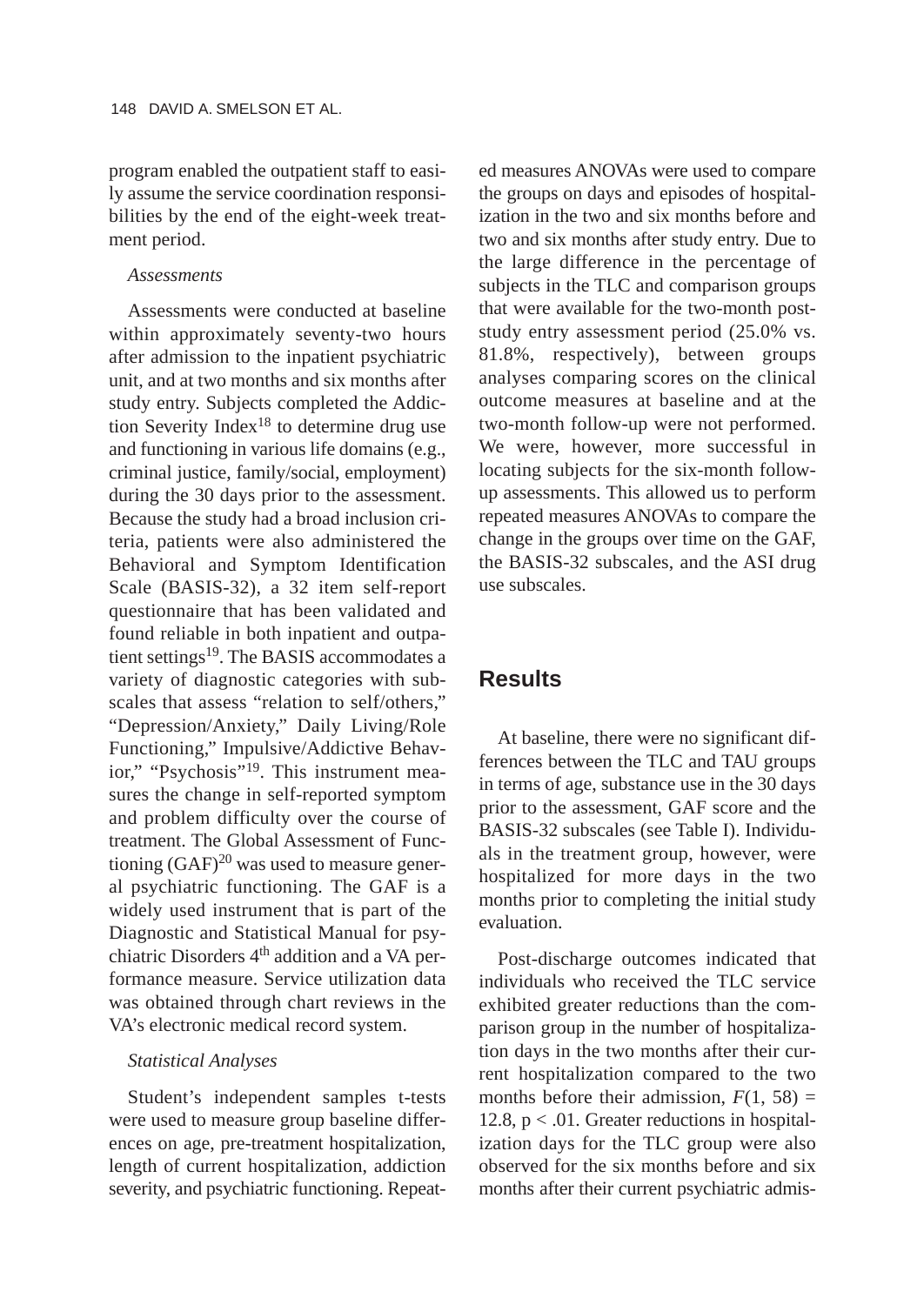| Means $\pm$ SD at Baseline              | <b>TLC</b> Treatment<br>$(N = 33)$ | <b>Comparison Group</b><br>$(N = 37)$ |
|-----------------------------------------|------------------------------------|---------------------------------------|
| Age                                     | $45.4 + 6.6$                       | $45.7 + 6.6$                          |
| Global Assessment of Functioning        | $44.9 \pm 8.4$                     | $45.0 \pm 8.2$                        |
| <b>Hospital Days Current Admission</b>  | $20.0 \pm 18.6$                    | $16.0 \pm 10.5$                       |
| *Hospital Days 2 Months Pretreatment    | $21.9 \pm 18.1$                    | $14.1 \pm 11.3$                       |
| Hospital Days 6 Months Pretreatment     | $40.7 \pm 34.9$                    | $30.5 \pm 36.0$                       |
| Alcohol Use 30 Days Pretreatment        | $5.9 \pm 8.6$                      | $4.3 \pm 7.5$                         |
| Heroin Use 30 Days Pretreatment         | $.7 \pm 2.1$                       | - 6.6<br>$2.1 \pm$                    |
| Cocaine Use 30 Days Pretreatment        | $5.6 \pm 7.7$                      | $4.3 \pm 7.6$                         |
| Cannabis Use 30 Days Pretreatment       | $.1 + .4$                          | $1.2 \pm 4.3$                         |
| Days Intoxicated 30 Days Pretreatment   | $4.1 + 7.1$                        | $3.7 + 7.0$                           |
| <b>BASIS-32 Relation to Self/Others</b> | $1.7 \pm 1.2$                      | $2.0 \pm 1.0$                         |
| BASIS-32 Depression/Anxiety             | $2.0 \pm 1.3$                      | $2.4 \pm 1.1$                         |
| BASIS-32 Daily Living/Role Functioning  | $1.7 \pm$<br>.92                   | $2.2 \pm 1.1$                         |
| BASIS-32 Impulsive/Addictive Behavior   | $1.4 \pm 1.1$                      | $1.1 +$<br>.9                         |
| BASIS-32 Psychosis                      | $1.6 \pm 1.1$                      | $1.4 \pm 1.0$                         |
| BASIS-32 Average                        | $1.8 \pm 1.1$                      | $1.9 \pm$<br>.9                       |

Table I

Baseline Demographic and Clinical Comparisons.

sion,  $F(1, 58) = 4.02$ ,  $p = .05$ . In addition to the reduction in hospitalization days, members of the TLC group experienced a greater reduction in the number of episodes of hospitalization from the two months before study entry to the two months after study entry, *F*(1,  $58$ ) = 6.33, p = .02, as well as the six months before entering the study to the six months after study entry,  $F(1, 58) = 7.14$ ,  $p = .01$ .

Results from the GAF indicated that subjects in the TLC group exhibited greater improvement in global psychiatric functioning than the comparison group over the course of the study,  $F(1, 39) = 4.1$ ,  $p = .05$ . The interactions of group by time for the subscales of the BASIS-32 were not significant: "Relation to Self and Others,"  $F(1, 33) = .9$ ,  $p = .35$ , "Depression/Anxiety," *F*(1, 33) = .6, p = .45, "Daily Living/Role Functioning," *F*(1, 33) = .9, p = .35, "Impulsive/Addictive Behavior,"  $F(1, 33) = .16$ ,  $p = .72$ , "Psychosis,"  $F(1, 33) =$ .16,  $p = .70$ , and "Average,"  $F(1, 33) = 1.3$ ,  $p =$ .27. In terms of substance abuse outcomes, the TLC group displayed a trend toward greater reductions in cannabis use from the baseline to the six-month follow up assessment than the comparison group,  $F(1, 38) = 3.4$ ,  $p = .07$ . Differences in change for alcohol,  $F(1, 38) =$ 1.27,  $p = .27$ , cocaine,  $F(1, 38) = .96$ ,  $p = .33$ , and heroin use,  $F(1, 38) = .1$ ,  $p = .74$ , were not significant.

## **Conclusions**

The findings of this study support the main objective that individuals who received the eight-week TLC augmentation community linkage intervention would have fewer days and episodes of acute inpatient psychiatric readmission during the eight weeks of the TLC intervention than subjects who were discharged as usual with a referral to outpatient treatment without additional support. With regard to clinical outcomes, subjects in the TLC group exhibited greater improvements on the GAF than the compar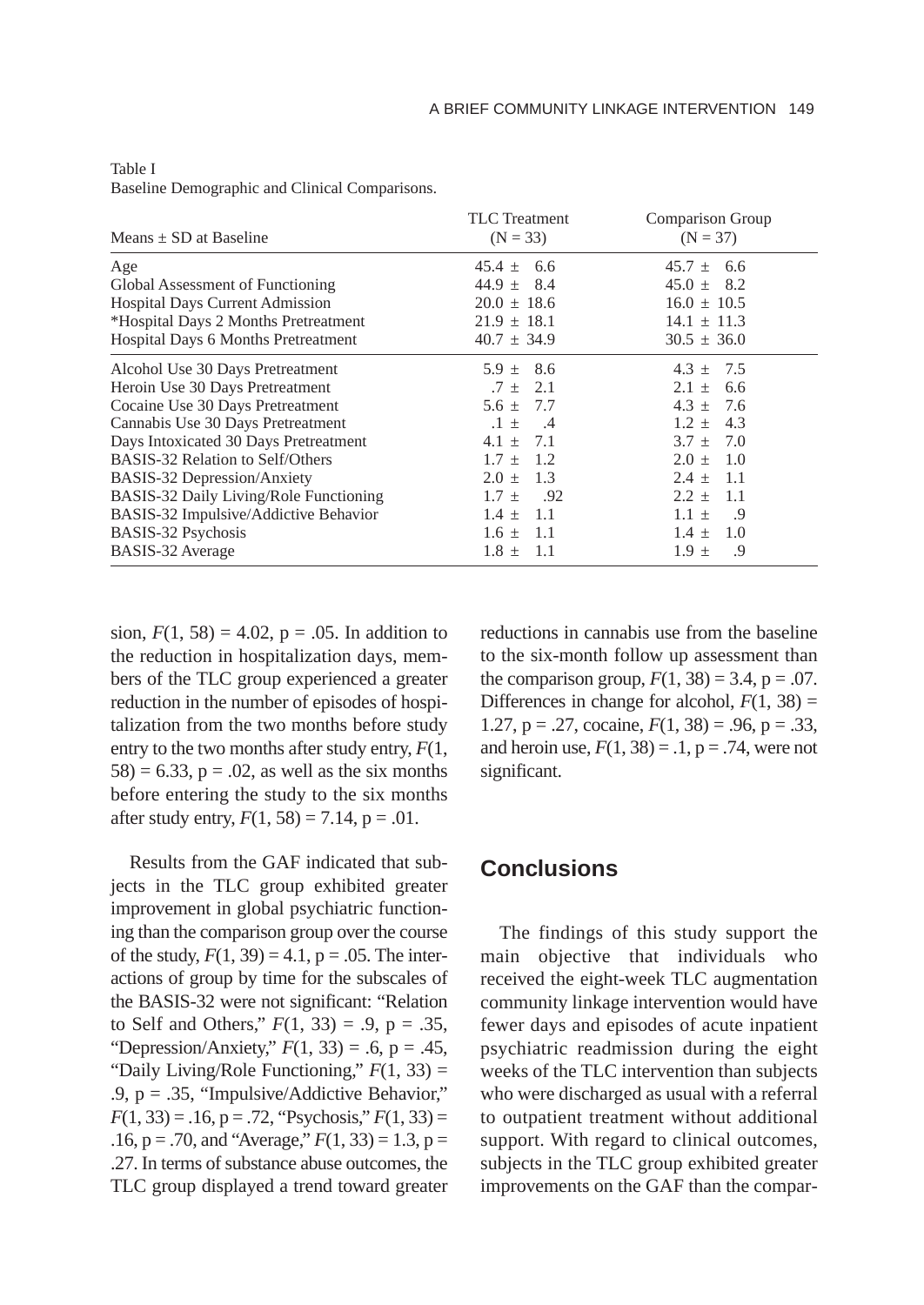ison group. It should be pointed out, however, that while some researchers have expressed concerns over the GAF's reliability as an outcome measure because it is a unidimensional rating scale for assessing functional outcome<sup>21</sup>, other research involving case management interventions suggest that the GAF may be more sensitive to treatment effects then measures involving symptom severity since the latter is often an unstable trait that is heavily influences by a variety of day-to-day circumstances<sup>5</sup>. Those in the TLC group also exhibited less cannabis use than the comparison group at a level that approached statistical significance.

The most encouraging finding of this study was that the significantly greater reduction in hospitalization days and episodes was still evident six months after study entry. This finding is consistent with the work of Drake *et al.*22, and others using long-term models, but is in stark contrast to the findings of Havassy, *et al.*<sup>23</sup> who observed that intensive and expanded brokerage case management were largely ineffective for decreasing hospitalizations among dually diagnosed subjects. It is possible that TLC was successful in reducing re-hospitalization because the program's staff directly addressed the challenges associated with co-morbid disorders through DRT in addition to offering case management services.

Despite the fact that the TLC service resulted in robust reductions in the use of acute inpatient services, it had less of an impact on psychiatric and substance abuse outcomes. Although we found large improvements in global psychiatric functioning and some reduction in cannabis use for the TLC group, we observed little improvement on the subscales of the BASIS-32 or reductions in alcohol and cocaine use. This is consistent with the conclusions of Holloway *et al.*24, who reported that of the case management studies they reviewed a majority failed to find statistically significant improvements in symptomatology. Though it is possible that our relatively small sample size limited the statistical power of the study, it is also plausible that six months is an insufficient period of time in which to expect psychiatric and substance abuse problems to stabilize in dually diagnosed subjects.

Although traditional case management has helped individuals in the transition from inpatient hospitalization to outpatient care, TLC appears to offer several advantages for this population. Unlike many traditional case management programs that are offered indefinitely, TLC is delivered for only eight weeks. This limited time frame allows clinicians to meet the needs of a greater number of individuals (approximately 8-10 new clients every eight weeks). Granholm *et al.*<sup>11</sup> recently observed that a brief (up to 24 weeks) intervention for dually-diagnosed individuals can result in long-term reductions in hospital use. Our preliminary findings suggest that extended treatment benefits can be obtained from an intervention one-third as long. The TLC approach also emphasizes early and consistent relationships with clinicians and peers that begin during psychiatric hospitalization to foster a smooth transition across different levels of care. The on-going presence of TLC clinicians during and after psychiatric hospitalization can add a sense of familiarity to outpatient care and minimize the anxiety often associated with beginning a new form of treatment in a new setting. Another important element of the TLC model is that it simultaneously addresses the challenges associated with psychiatric and substance abuse disorders based on the premise that each set of problems has an impact on the others<sup>25-28</sup>. Too often these problems are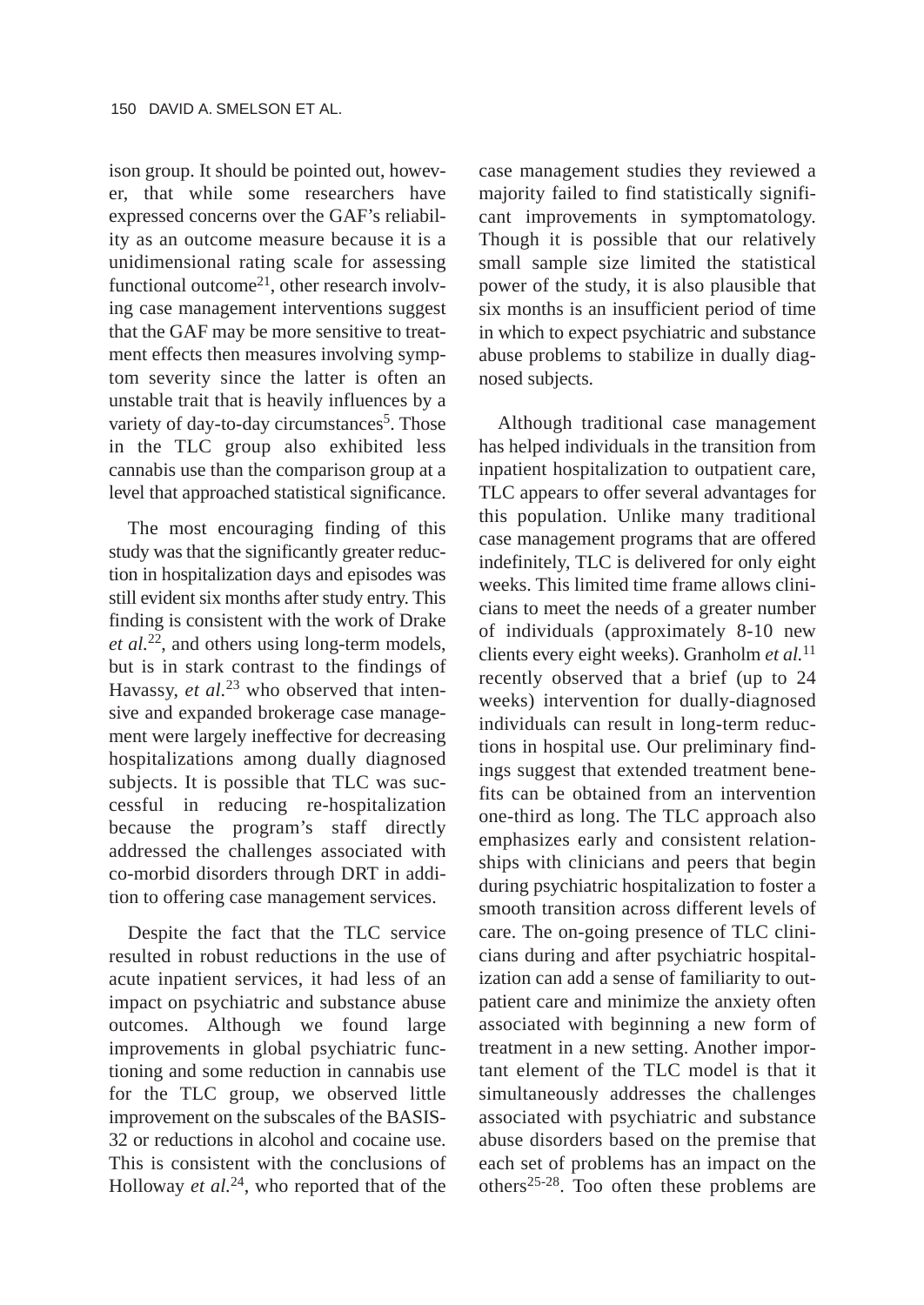conceptualized and treated by separate teams of clinicians resulting in service fragmentation<sup>29</sup>.

Although we believe that the positive results we observed were attributable to the unique characteristics of the TLC augmentation service, a number of methodological limitations were associated with the naturalistic nature of the study. Because randomization was not used to assign subjects into treatment groups, it is possible that preexisting differences between the groups on such issues as insight into the presence of psychiatric and substance abuse disorders, recognition of the need for treatment, and motivation to address personal problems may have contributed to the results that were obtained. Furthermore, although a doctorallevel psychologist assessed all of the individuals entering the TLC service, a structured diagnostic instrument would have been beneficial to substantiate the diagnosis and inclusion into the study. In order to address these limitations, future research on TLC should include a large randomized controlled design matched for the additional attention received by the TLC augmentation services. Finally, the TLC intervention needs to be implemented and studied outside of the VA system to determine its efficacy in other more diverse systems of healthcare.

## **Acknowledgements:**

This work was supported by grants from Substance Abuse and Mental Health Service Administration (H79 TI16576), and a VA HSR&D Merit Review (MR-2-09499) to DS, and National Institute of Drug Abuse (R01 DA15978 and RO1 DA 15537) to DZ. We also wish to thank the VA New Jersey Health Care System and the VISN 3 Mental Illness Research Education and Clinical Center. Parts of this article were presented at the New Clinical Drug Evaluation Unit Meeting, Boca Raton, Florida, June 2004.

## **References**

1. Nuttbrock LA, Rahav M, Rivera JJ, et al. Outcomes of homeless mentally ill chemical abusers in community residences and a therapeutic community. Psychiatr Serv 1997; 49: 68-76.

2. Carey KB: Substance use reduction in the context of outpatient treatment: A collaborative, motivational, harm reduction approach. Community Ment Hlt J 1996; 32: 291- 306.

3. Rahav M, Rivera JJ, Nuttbrock L. Characteristic and treatment of homeless, mentally ill, chemical-abusing men. J Psychoactive Drugs 1995; 27: 91-93.

4. Drake RE, Yovetich NA, Bebout RR, et al. Integrated treatment for dually diagnosed homeless adult. J Nerv Ment Dis 1997; 185: 298-305.

5. Mueser KT, Bond GR, Drake RE, et al. Models of community care for severe mental illness: A review of research on case management. Schizophrenia Bull 1998; 24: 37-74.

6. Witbeck G, Hornfield S, Dalack GW. Emergency room outreach to chronically addicted individuals: a pilot study. Journal of Subst Abuse Treat 2000; 19: 39-43.

7. Okin RL, Boccellari A, Azocar F, et al. The effects of clinical case management on hospital service use among ER frequent users. Am J of Emerg Med 2000; 18: 603-608.

8. Rosenheck RA, Dennis D. Time-limited assertive community treatment for homeless persons with severe mental illness. Arch Gen Psychiat 2001; 58: 1073-1080.

9. Substance Abuse and Mental Health Services Administration. Report to Congress on the Prevention and Treatment of Co-Occuring Substance Abuse Disorders and Mental Disorders. Washington, D.C. 2002.

10. President's New Freedom Commission on Mental Health. Achieving the promise: Transforming mental health care in America. Washington, D.C. 2003.

11. Granholm E, Anthenelli R, Monteiro R, et al. Brief integrated outpatient dual-diagnosis treatment reduced psychiatric hospitalizations. Am J Addict 2003; 12: 306-313.